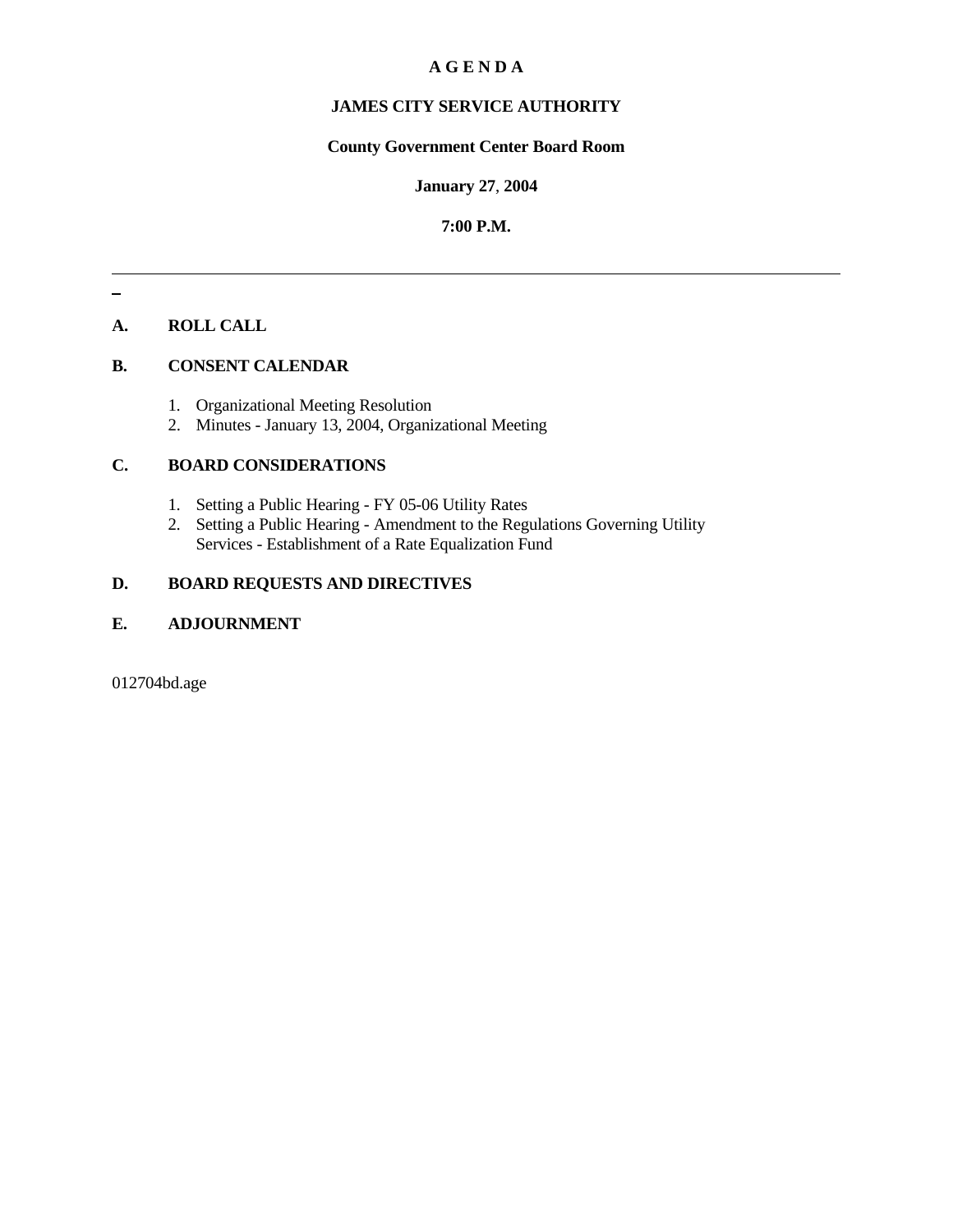# **M E M O R A N D U M**

DATE: January 27, 2004

TO: The Board of Directors

FROM: Frank M. Morton, III, County Attorney

l

SUBJECT: Organizational Meeting

I have attached for your consideration a resolution establishing times and dates of your meetings for the year 2004, as well as proposed parliamentary rules to assist in the conducting of your business. These rules are consistent with past years.

Frank M. Morton, III

l

FMMIII/gb orgmtg04.mem

Attachment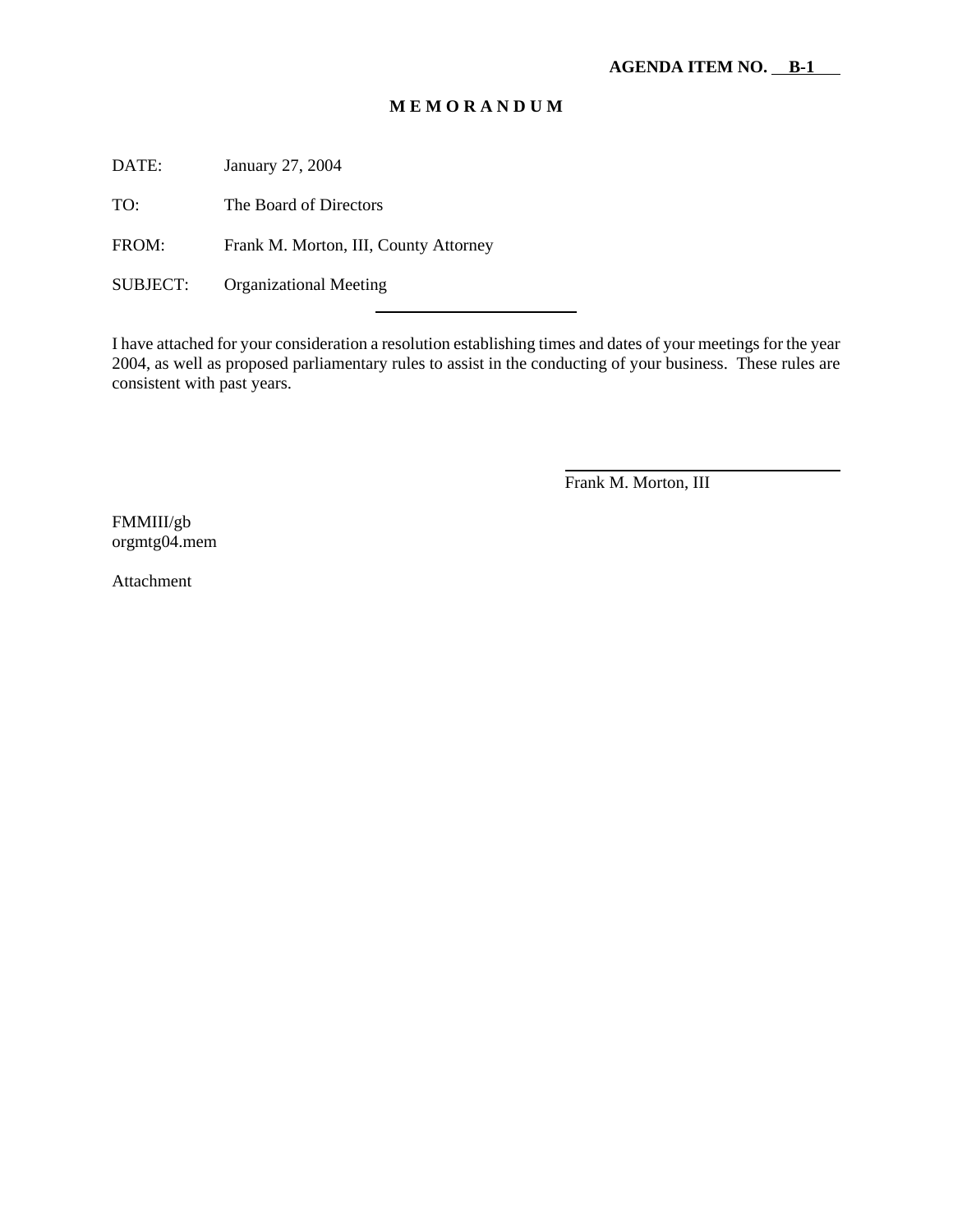## **R E S O L U T I O N**

#### ORGANIZATIONAL MEETING OF THE BOARD OF DIRECTORS

- WHEREAS, the Board of Directors of the James City Service Authority, James City County, Virginia, is desirous of establishing rules for the conducting of its business for the year of 2004.
- NOW, THEREFORE, BE IT RESOLVED by the Board of Directors of the James City Service Authority, James City County, Virginia, that the following rules shall apply for the year 2004.
	- 1. Regular meetings of the Board shall be held following the second Board of Supervisors' meetings each month. The meetings shall be held following the 7:00 p.m. Board of Supervisors' meeting. In August and December when there is only one Board of Supervisors' meeting, a Board meeting can be scheduled if needed.
	- 2. The Board shall, for parliamentary purposes, follow Robert's Rules of Order and more specifically those provisions which pertain to the conduct of Business in Boards, Newly Revised, 1981 at p. 404 as follows:
		- a. Members are not required to obtain the floor before making motions or speaking, which they can do while seated.
		- b. Motions need not be seconded.
		- c. There is no limit to the number of times a member can speak to a question, and motions to close or limit debate generally should not be entertained.
		- d. Informal discussion of a subject is permitted while no motion is pending.
		- e. The Chairman can speak in discussion without leaving the chair; and can make motions and votes on all questions.

Jay T. Harrison, Sr. Chairman, Board of Directors

\_\_\_\_\_\_\_\_\_\_\_\_\_\_\_\_\_\_\_\_\_\_\_\_\_\_\_\_\_\_\_\_\_

ATTEST:

Sanford B. Wanner Secretary to the Board

\_\_\_\_\_\_\_\_\_\_\_\_\_\_\_\_\_\_\_\_\_\_\_\_\_\_\_\_\_\_\_\_

Adopted by the Board of Directors of the James City Service Authority, James City County, Virginia, this 27th day of January, 2004.

bodorg04\_2.res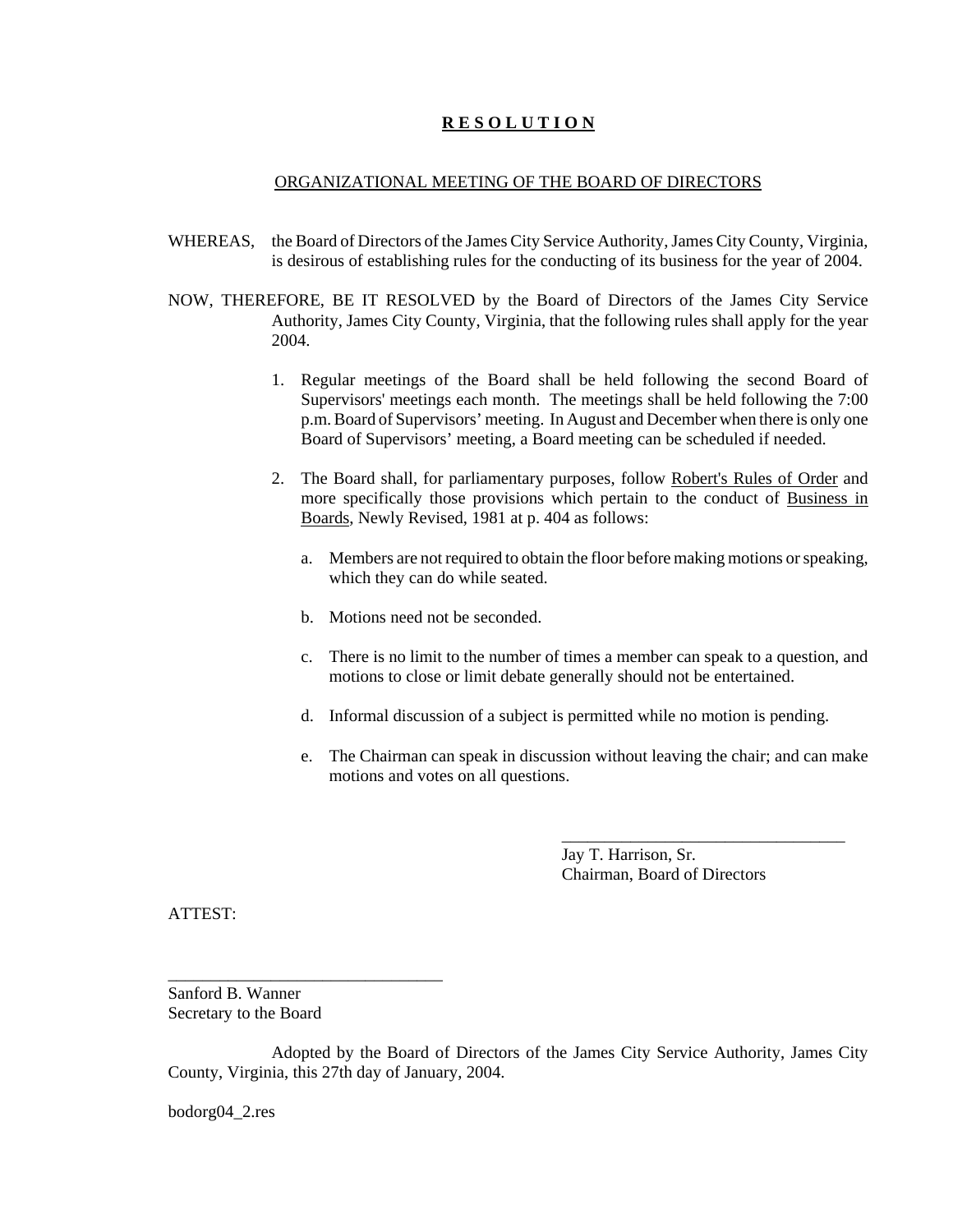# **AT AN ORGANIZATIONAL MEETING OF THE BOARD OF DIRECTORS OF THE JAMES CITY SERVICE AUTHORITY, JAMES CITY COUNTY, VIRGINIA, HELD ON THE 13TH DAY OF JANUARY, 2004, AT 7:00 P.M. IN THE COUNTY GOVERNMENT CENTER BOARD ROOM, 101 MOUNTS BAY ROAD, JAMES CITY COUNTY, VIRGINIA.**

# **A. ROLL CALL**

Michael J. Brown, Chairman John J. McGlennon, Vice Chairman Jay T. Harrison, Sr. M. Anderson Bradshaw Bruce C. Goodson

Sanford B. Wanner, Secretary Frank M. Morton, III, County Attorney Larry M. Foster, General Manager

# **B. ORGANIZATIONAL MEETING**

Mr. Brown asked for nominations for Chairman for 2004.

Mr. Goodson nominated Mr. Harrison as Chairman for 2004.

There being no other nominations, Mr. Brown requested a roll call vote to elect Mr. Harrison as Chairman.

On a roll call vote, the vote was: AYE: Bradshaw, Goodson, McGlennon, Brown, Harrison (5). NAY: (0).

Mr. Harrison nominated Mr. McGlennon as Vice Chairman and asked for any additional nominations.

There being no other nominations, Mr. Harrison requested a voice vote to elect Mr. McGlennon as Vice Chairman.

The motion passed by a unanimous voice vote.

# **C. CONSENT CALENDAR**

Mr. Foster withdrew Item No. 2, Setting a Public Hearing – Amendment to the Regulations Governing Utility Service – Establishment of Rate Equalization Fund, from the Consent Calendar.

Mr. McGlennon made a motion to adopt the minutes on the Consent Calendar.

The motion passed by a unanimous voice vote.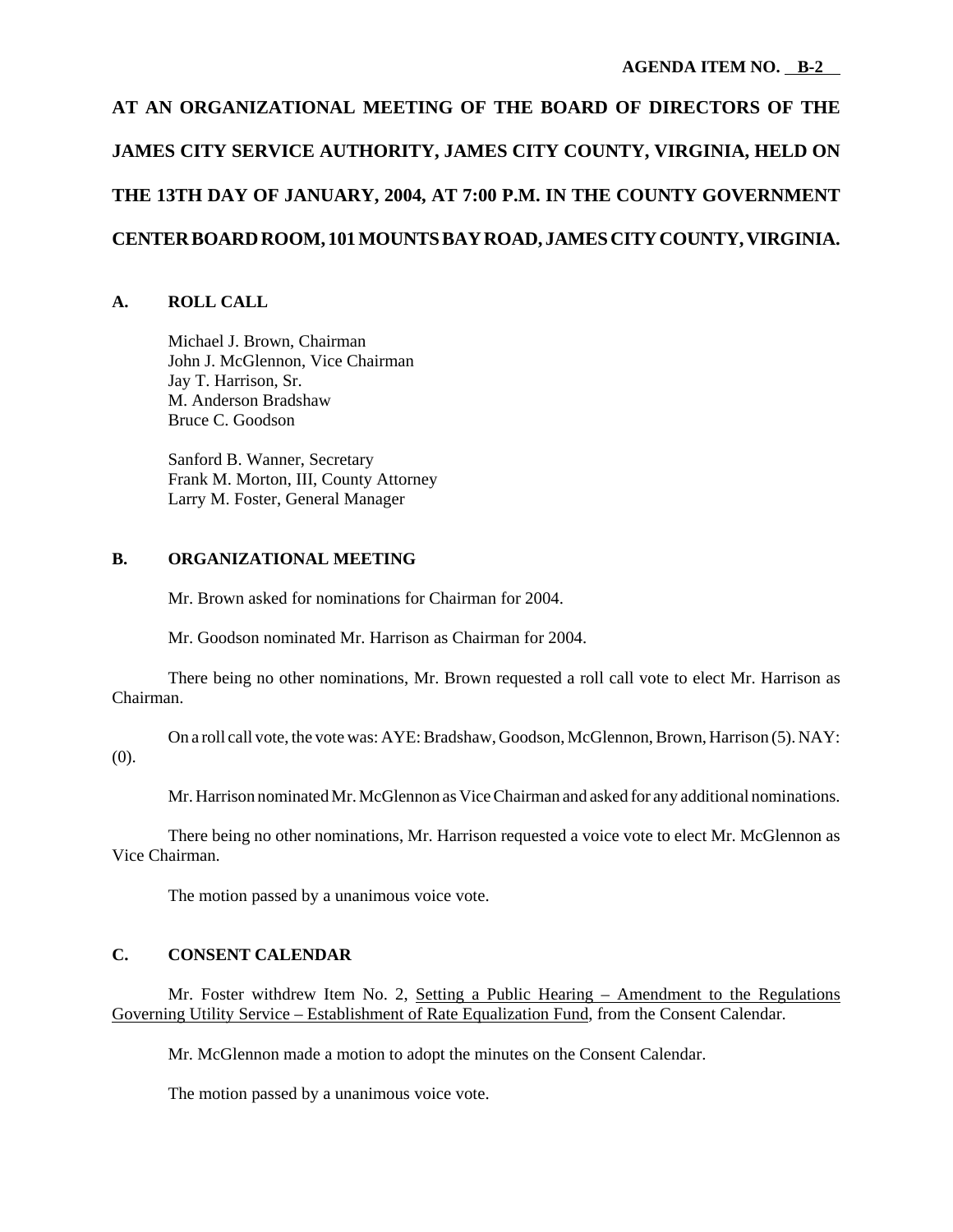# 1. Minutes

- a. October 14, 2003, Work Session
- b. October 28, 2003, Joint Work Session
- c. November 25, 2003, Regular Meeting
- d. December 16, 2003, Work Session

# **D. BOARD REQUESTS AND DIRECTIVES** - None

# **E. ADJOURNMENT**

Mr. Brown made a motion to adjourn until 7 p.m. on January 27, 2004.

The motion passed by a unanimous voice vote.

Mr. Harrison adjourned the Board at 9:36 p.m.

Sanford B. Wanner Secretary to the Board

\_\_\_\_\_\_\_\_\_\_\_\_\_\_\_\_\_\_\_\_\_\_\_\_\_\_\_\_\_\_\_\_

011304bdorg.min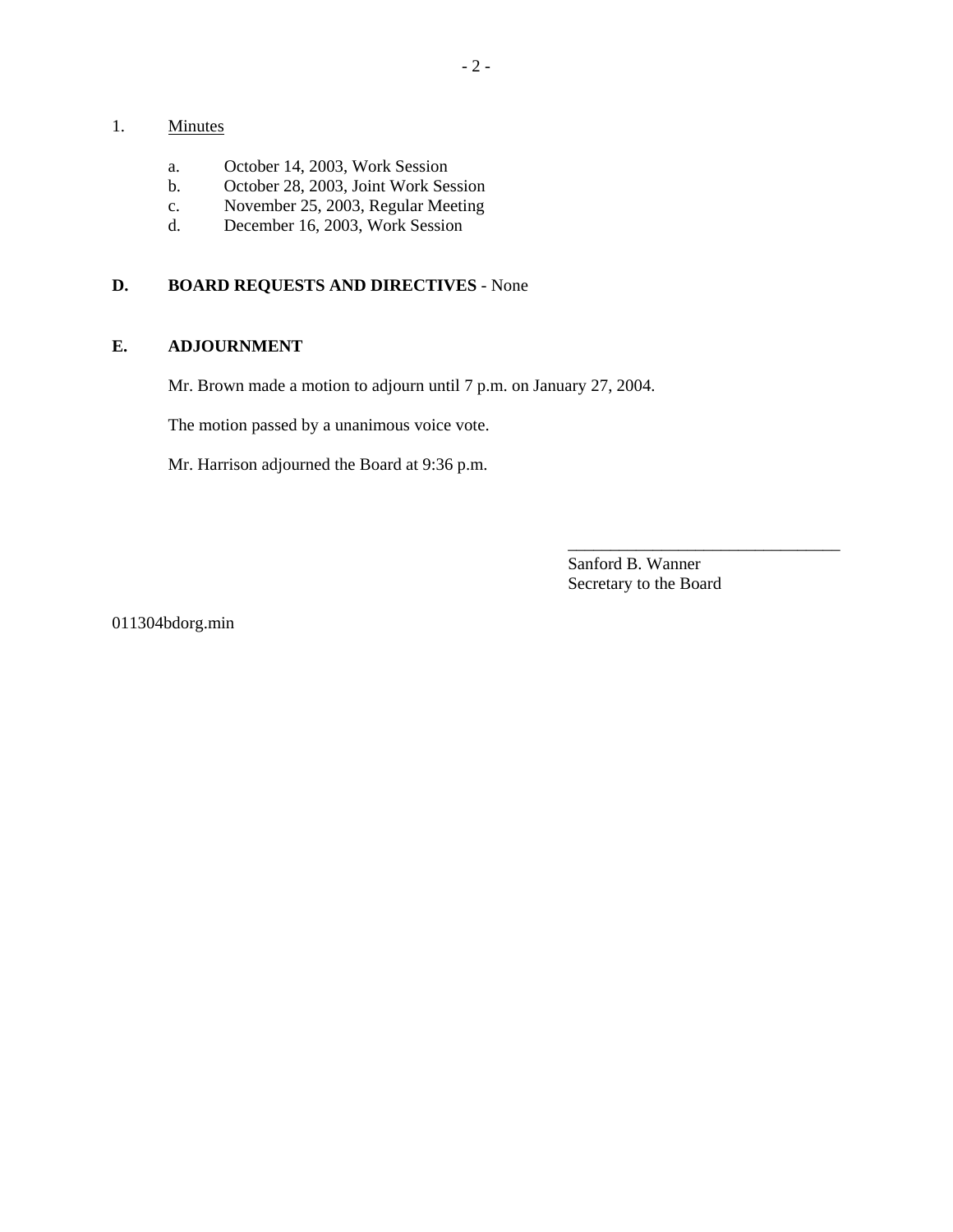| Volume                                  | Collection |
|-----------------------------------------|------------|
| Per 1,000 gallons of<br>water consumed  | \$2.502.70 |
| Per 100 cubic feet of<br>water consumed | \$1.872.02 |

Metered water usage shall be reduced by a metered reading from a landscaping meter or similar device if the landscaping meter or device is registered with the Authority.

A copy of the deduction meter reading must be received by the Authority 20 days prior to the end of each billing period. Regardless of the length of time, submeter reading adjustments will only be allowed up to the consumption in the current billing period.

# (b) Unmetered water source.

Where no meter exists or where meter readings are not made available by the water supplier to the Authority, then the following estimated charges shall be assessed:

| Activity, use                     | Unit          | Collection |
|-----------------------------------|---------------|------------|
| Single-family residences          | Each          | \$42.00    |
| Single-family mobile homes        | Each          | 42.00      |
| Mobile homes in parks             | Each lot      | 37.25      |
| Duplex, apartments and townhouses | Each          | 37.25      |
| Schools (with showers)            | Student       | 4.25       |
| Schools (without showers)         | Student       | 2.65       |
| Motels and hotels                 | Room          | 18.55      |
| Minimum                           |               | 186.70     |
| Manufacturing                     | Msf           | 11.10      |
| Minimum                           |               | 55.85      |
| Warehouses                        | Msf           | 7.45       |
| Minimum                           |               | 46.50      |
| Service stations                  | Each          | 49.95      |
| Camping facilities                | Each space    | 16.25      |
| Minimum                           |               | 64.25      |
| <b>Restaurants</b>                | Seat          | 4.95       |
| Minimum                           |               | 55.85      |
| Commercial                        | Msf           | 18.55      |
| Minimum                           | 1,000 Sq. Ft. | 55.85      |
| Churches                          | Each          | 40.65      |
| Swimming pools                    | Sfe           | 40.65      |
| Laundromats                       | Sfe           | 40.65      |
|                                   |               |            |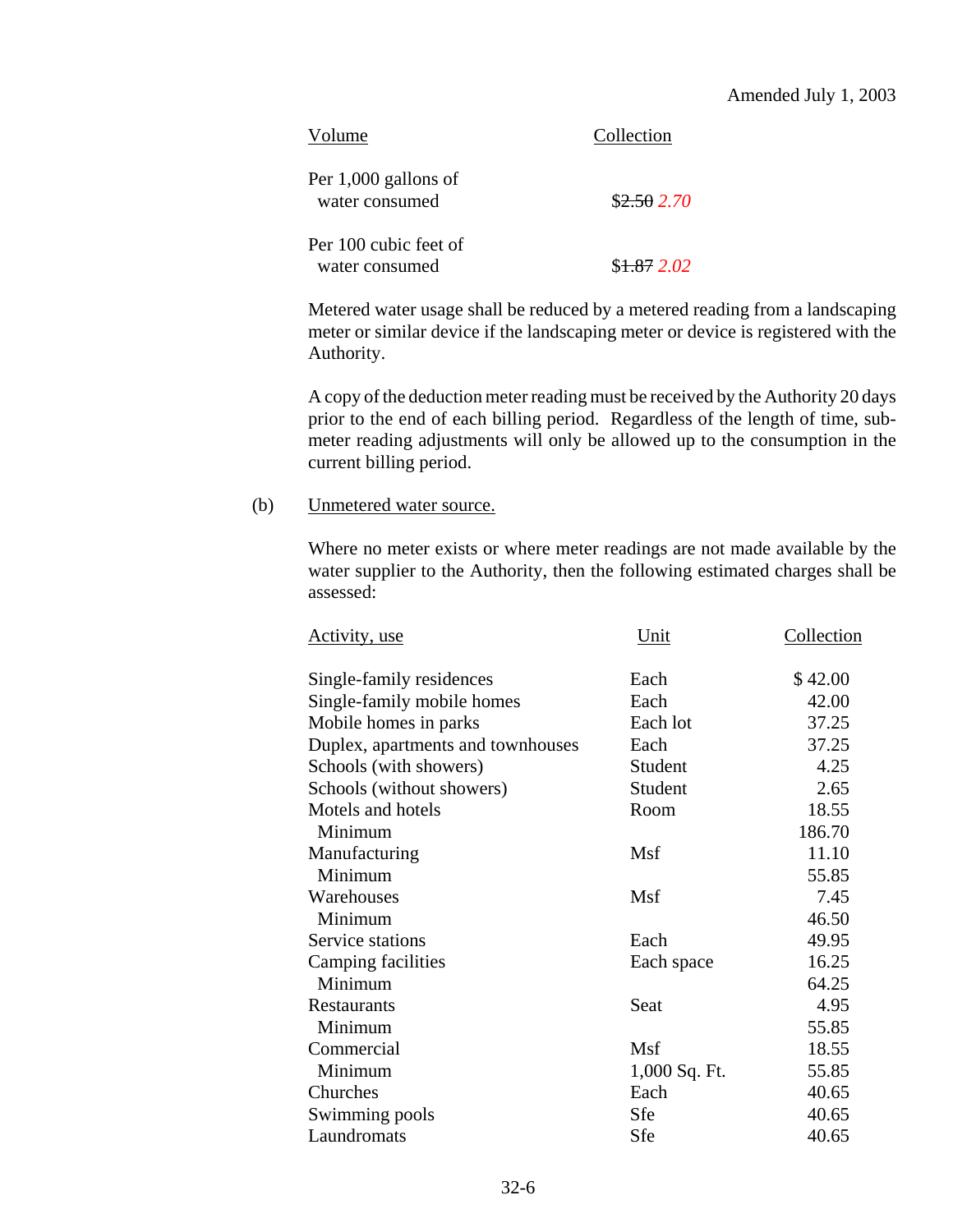3. Service connection charge. A service connection charge shall be paid by each applicant for each new service connection and meter installation prior to the approval of the application, as follows:

| Installation of connection by | Charge                                     |
|-------------------------------|--------------------------------------------|
| Developer, applicant          | \$10 per meter inspection fee              |
| Authority                     | Actual cost times 1.25, including overhead |

# **The purpose of this charge is to defray the cost of installation or inspection of a service connection from the water main in the street to the curb or property line and the installation of a meter either at the curb or property line or within the premises.**

The service connection charge shall be waived provided the applicant has paid a local facilities charge and the water service line is not greater than 2 inches in diameter. In the event that the service connection charge is not waived, the local facilities charge will be applied against the service connection charge.

4. Retail service charge. Water service shall be based upon a commodity charge for all consumption, as follows:

| Residential:    | Volume                                                        | Charge                                                                 |
|-----------------|---------------------------------------------------------------|------------------------------------------------------------------------|
| First Block     | Less than 15,000 gallons per Quarter                          | $$2.30$ 2.40 per 1,000 gallons<br>$($1.721.80$ per 100 cubic feet)     |
| Second Block    | The next $10,000$ gallons up to<br>30,000 gallons per Quarter | \$2.60 2.70 per 1,000 gallons<br>$($1.945 2.02$ per 100 cubic<br>feet) |
| Third Block     | More than 30,000 gallons per<br>Quarter                       | $$7.45$ 7.55 per 1,000 gallons<br>$\$5.57 5.64$ per 100 cubic<br>feet) |
| Nonresidential: | Volume                                                        | Charge                                                                 |
|                 | Per 1,000 gallons<br>Per 100 cubic feet                       | \$2.602.70<br>\$1.942.02                                               |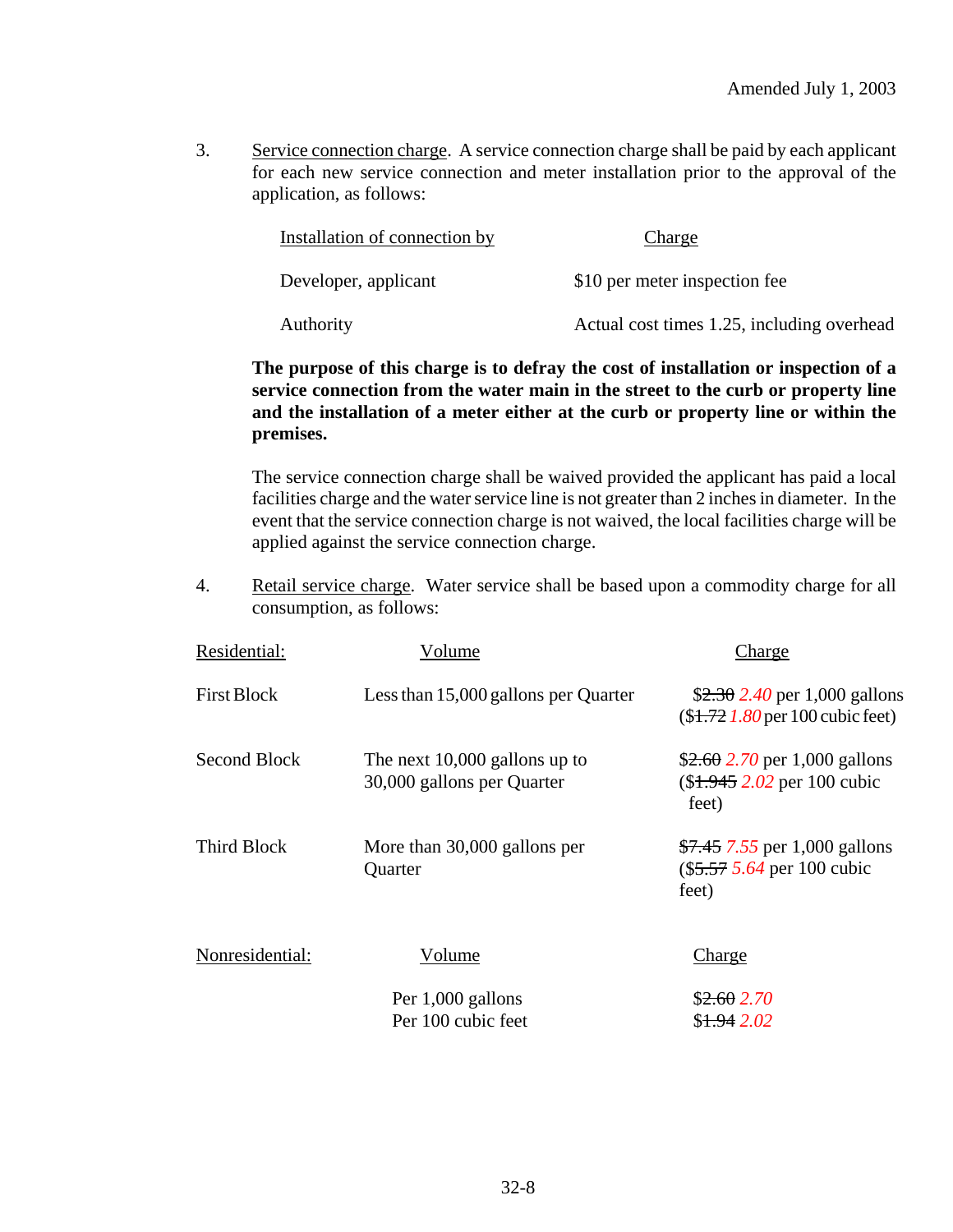# **M E M O R A N D U M**

DATE: January 27, 2004 TO: The Board of Directors FROM: Robert H. Smith, Assistant Manager, James City Service Authority

SUBJECT: Setting A Public Hearing - FY 05/06 Utility Rates

l

Staff requests the Board of Directors set a Public Hearing for April 27, 2004, for proposed utility rate changes to coincide with the public hearing on the FY 2005 Budget. At a Work Session held on December 16, 2003, the Board was presented with a Water and Sewer Rate Study for FY 05/06 that projected change to both the water and sewer rates. These changes are recommended in preparation of the JCSA FY 05/06 Budget.

Traditionally, during the January Board of Directors' meeting, staff requests the Board to set a public hearing date for proposed utility water and sewer rate changes. Notice of Public Hearing of April 27, 2004, will be advertised on February 5, 2004, and April 8, 2004. This Public Hearing is in accordance with Section 15.2- 5136 of the Code of Virginia, which requires a 60-day notice for sewer-related service charge changes.

The proposed changes are listed below:

#### 1. **Residential Water Retail Service Rate (Inverted-Block Rate):**

| <b>Quarterly Consumption</b>                 | FY 04<br><b>Current Rate</b>  | <b>FY 05</b><br>Proposed Rate | FY 06<br><b>Proposed Rate</b> |
|----------------------------------------------|-------------------------------|-------------------------------|-------------------------------|
| 1 <sup>st</sup> Block:                       |                               |                               |                               |
| Less than 15,000 gallons                     | \$2.30 per 1,000 gallons      | \$2.40                        | \$2.50                        |
|                                              | $$1.72$ per 100 cubic feet)   | (\$1.80)                      | (\$1.87)                      |
| 2 <sup>nd</sup> Block                        |                               |                               |                               |
| More than 15,000 gallons but less            | \$2.60 per $1,000$ gallons    | \$2.70                        | \$2.80                        |
| than $30,000$ gallons                        | $($1.95$ per 100 cubic feet)  | $(\$2.02)$                    | $(\$2.09)$                    |
| 3 <sup>rd</sup> Block                        |                               |                               |                               |
| More than 30,000 gallons                     | $$7.45$ per 1,000 gallons     | \$7.55                        | \$7.85                        |
|                                              | $(\$5.57$ per 100 cubic feet) | $(\$5.64)$                    | (\$5.87)                      |
| 2. Nonresidential Water Retail Service Rate: |                               |                               |                               |
| <b>Flat Rate</b>                             | \$2.60 per $1,000$ gallons    | \$2.70                        | \$2.80                        |
|                                              | $($1.95$ per 100 cubic feet)  | (S2.02)                       | $(\$2.09)$                    |
| 3. Sewer Retail Service Rate:                |                               |                               |                               |
| <b>Flat Rate</b>                             | \$2.50 per $1,000$ gallons    | \$2.70                        | \$2.90                        |
|                                              | $($1.87$ per 100 cubic feet)  | $(\$2.02)$                    | $(\$2.17)$                    |

Staff recommends approval of the attached resolution to set the Public Hearing for April 27, 2004.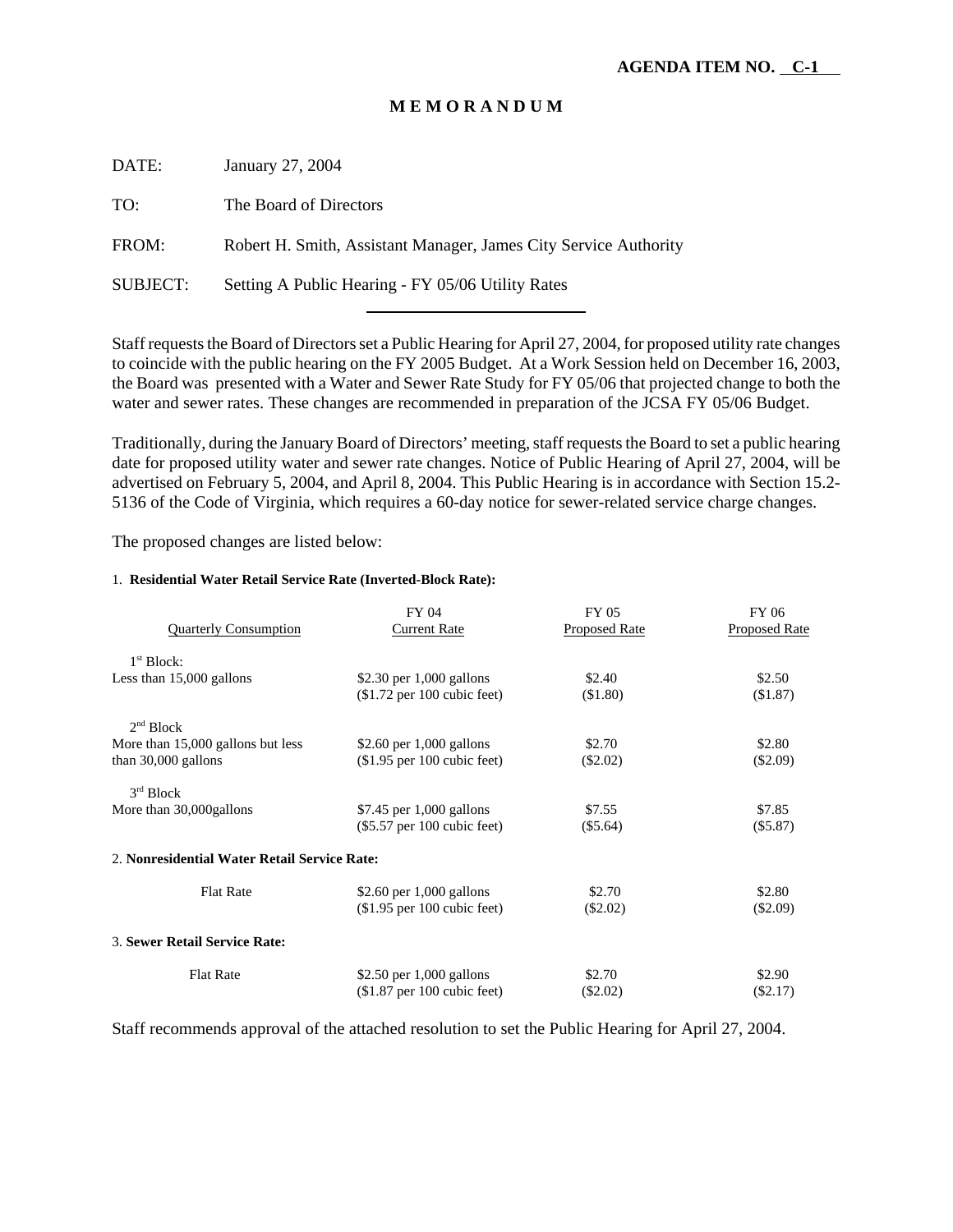Setting A Public Hearing - FY 05/06 Utility Rates January 27, 2004 Page 2

Robert H. Smith

\_\_\_\_\_\_\_\_\_\_\_\_\_\_\_\_\_\_\_\_\_\_\_\_\_\_\_\_\_\_\_\_\_

\_\_\_\_\_\_\_\_\_\_\_\_\_\_\_\_\_\_\_\_\_\_\_\_\_\_\_\_\_\_\_\_\_

CONCUR:

Larry M. Foster

RHS/tlc 0506utilrates.mem

Attachments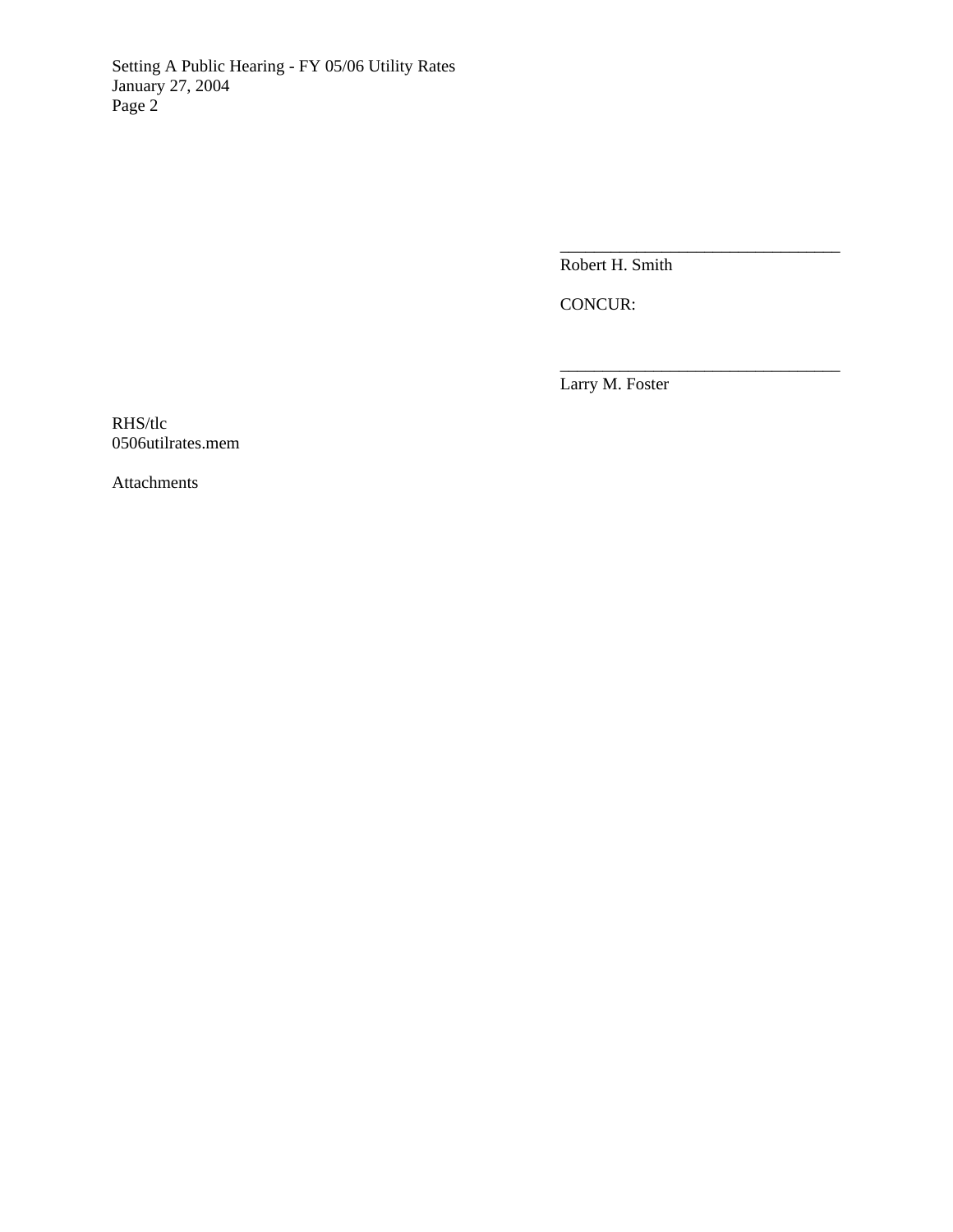## **R E S O L U T I O N**

#### SETTING A PUBLIC HEARING - FY 05/06 UTILITY RATES

- WHEREAS, the Board of Directors of the James City Service Authority desires to set a Public Hearing for proposed utility rate changes to the Regulations Governing Utility Service.
- NOW, THEREFORE, BE IT RESOLVED by the Board of Directors of the James City Service Authority, James City County, Virginia, that the Board of Directors will hold a Public Hearing on April 27, 2004, and request staff to review Section 32, General Rate Policy and Rate Schedule, Regulations Governing Utility Service and make changes to the rates, fees, and charges which are summarized below which will become effective July 1, 2004, if adopted.

#### 1. **Residential Water Retail Service Rate (Inverted-Block Rate):**

| <b>Quarterly Consumption</b>                 | FY 04<br><b>Current Rate</b>  | <b>FY 05</b><br><b>Proposed Rate</b> | FY 06<br>Proposed Rate |
|----------------------------------------------|-------------------------------|--------------------------------------|------------------------|
| 1 <sup>st</sup> Block:                       |                               |                                      |                        |
| Less than $15,000$ gallons                   | \$2.30 per $1,000$ gallons    | \$2.40                               | \$2.50                 |
|                                              | $($1.72$ per 100 cubic feet)  | (\$1.80)                             | (\$1.87)               |
| 2 <sup>nd</sup> Block                        |                               |                                      |                        |
| More than 15,000 gallons but less            | \$2.60 per $1,000$ gallons    | \$2.70                               | \$2.80                 |
| than $30,000$ gallons                        | $($1.95$ per 100 cubic feet)  | $(\$2.02)$                           | $(\$2.09)$             |
| 3 <sup>rd</sup> Block                        |                               |                                      |                        |
| More than 30,000 gallons                     | \$7.45 per 1,000 gallons      | \$7.55                               | \$7.85                 |
|                                              | $(\$5.57$ per 100 cubic feet) | $(\$5.64)$                           | $(\$5.87)$             |
| 2. Nonresidential Water Retail Service Rate: |                               |                                      |                        |
| <b>Flat Rate</b>                             | \$2.60 per $1,000$ gallons    | \$2.70                               | \$2.80                 |
|                                              | $$1.95$ per 100 cubic feet)   | $(\$2.02)$                           | $(\$2.09)$             |
| 3. Sewer Retail Service Rate:                |                               |                                      |                        |
| <b>Flat Rate</b>                             | \$2.50 per $1,000$ gallons    | \$2.70                               | \$2.90                 |
|                                              | $($1.87$ per 100 cubic feet)  | (\$2.02)                             | (S2.17)                |
|                                              |                               |                                      |                        |

BE IT FURTHER RESOLVED, that the proposed amendments be made part of this resolution.

Jay T. Harrison, Sr. Chairman, Board of Directors

\_\_\_\_\_\_\_\_\_\_\_\_\_\_\_\_\_\_\_\_\_\_\_\_\_\_\_\_\_\_\_\_\_\_\_\_

#### ATTEST:

Sanford B. Wanner Secretary to the Board

\_\_\_\_\_\_\_\_\_\_\_\_\_\_\_\_\_\_\_\_\_\_\_\_\_\_\_\_\_\_\_\_

Adopted by the Board of Directors of the James City Service Authority, James City County, Virginia, this 27th day of January, 2004.

0506utilrate.res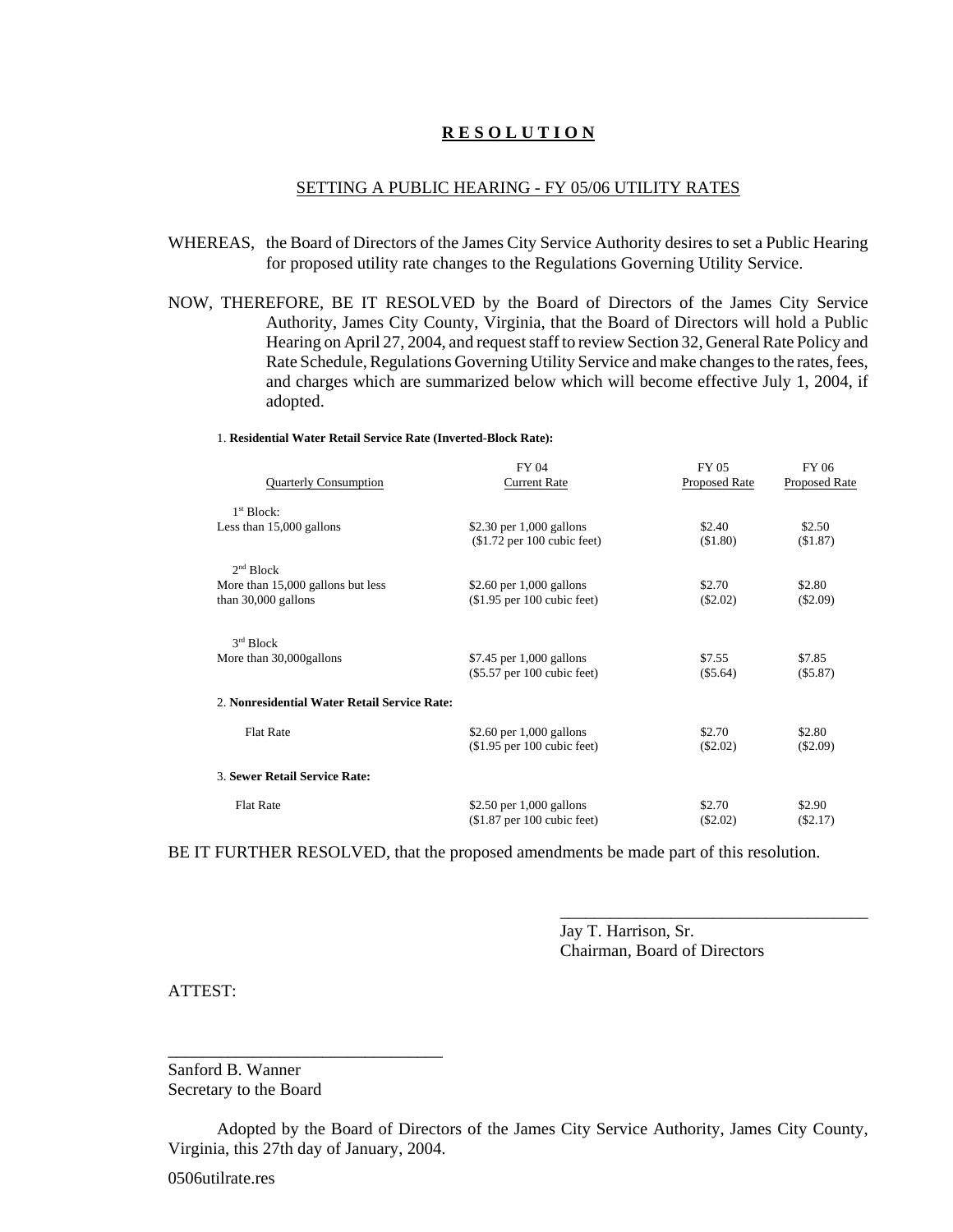#### **JAMES CITY SERVICE AUTHORITY**

## **NOTICE OF PUBLIC HEARING**

#### **UTILITY RATES**

The Board of Directors of the James City Service Authority will hold a Public Hearing on April 27, 2004, at 7:00 p.m., in the Building F Board Room, County Government Center, 101 Mounts Bay Road, James City County, Virginia, to consider the following:

## 1. **Residential Water Retail Service Rate (Inverted-Block Rate):**

|                                              | FY 04                         | FY 05                | FY 06                |
|----------------------------------------------|-------------------------------|----------------------|----------------------|
| <b>Quarterly Consumption</b>                 | <b>Current Rate</b>           | <b>Proposed Rate</b> | <b>Proposed Rate</b> |
| 1 <sup>st</sup> Block:                       |                               |                      |                      |
| Less than 15,000 gallons                     | \$2.30 per $1,000$ gallons    | \$2.40               | \$2.50               |
|                                              | $$1.72$ per 100 cubic feet)   | (\$1.80)             | (\$1.87)             |
| 2 <sup>nd</sup> Block                        |                               |                      |                      |
| More than 15,000 gallons but less            | \$2.60 per $1,000$ gallons    | \$2.70               | \$2.80               |
| than $30,000$ gallons                        | $$1.95$ per 100 cubic feet)   | $(\$2.02)$           | $(\$2.09)$           |
| 3 <sup>rd</sup> Block                        |                               |                      |                      |
| More than 30,000 gallons                     | $$7.45$ per 1,000 gallons     | \$7.55               | \$7.85               |
|                                              | $(\$5.57$ per 100 cubic feet) | $(\$5.64)$           | (\$5.87)             |
| 2. Nonresidential Water Retail Service Rate: |                               |                      |                      |
| <b>Flat Rate</b>                             | \$2.60 per $1,000$ gallons    | \$2.70               | \$2.80               |
|                                              | $($1.95$ per 100 cubic feet)  | $(\$2.02)$           | $(\$2.09)$           |
| 3. Sewer Retail Service Rate:                |                               |                      |                      |
| <b>Flat Rate</b>                             | \$2.50 per $1,000$ gallons    | \$2.70               | \$2.90               |
|                                              | $($1.87$ per 100 cubic feet)  | $(\$2.02)$           | $(\$2.17)$           |

Public comments are invited at the scheduled Public Hearing. All interested parties are invited to attend. Comments, in writing, may be addressed to General Manager, James City Service Authority, P.O. Box 8784, Williamsburg, VA 23185.

All proposed rates governing water and sewer service utility are proposed to be implemented July 1, 2004, and will be effective for all bills mailed on or after July 1, 2004.

> Larry M. Foster General Manager James City Service Authority

Daily Press - Display February 5, 2004 and April 8, 2004 AD 4" x 6" - Neighbors Section

 $\overline{a}$ 

DISTRIBUTION: FMS Accounting - Charge to 101-100-0200 Toano Satellite Office JCSA - Bob Smith PH File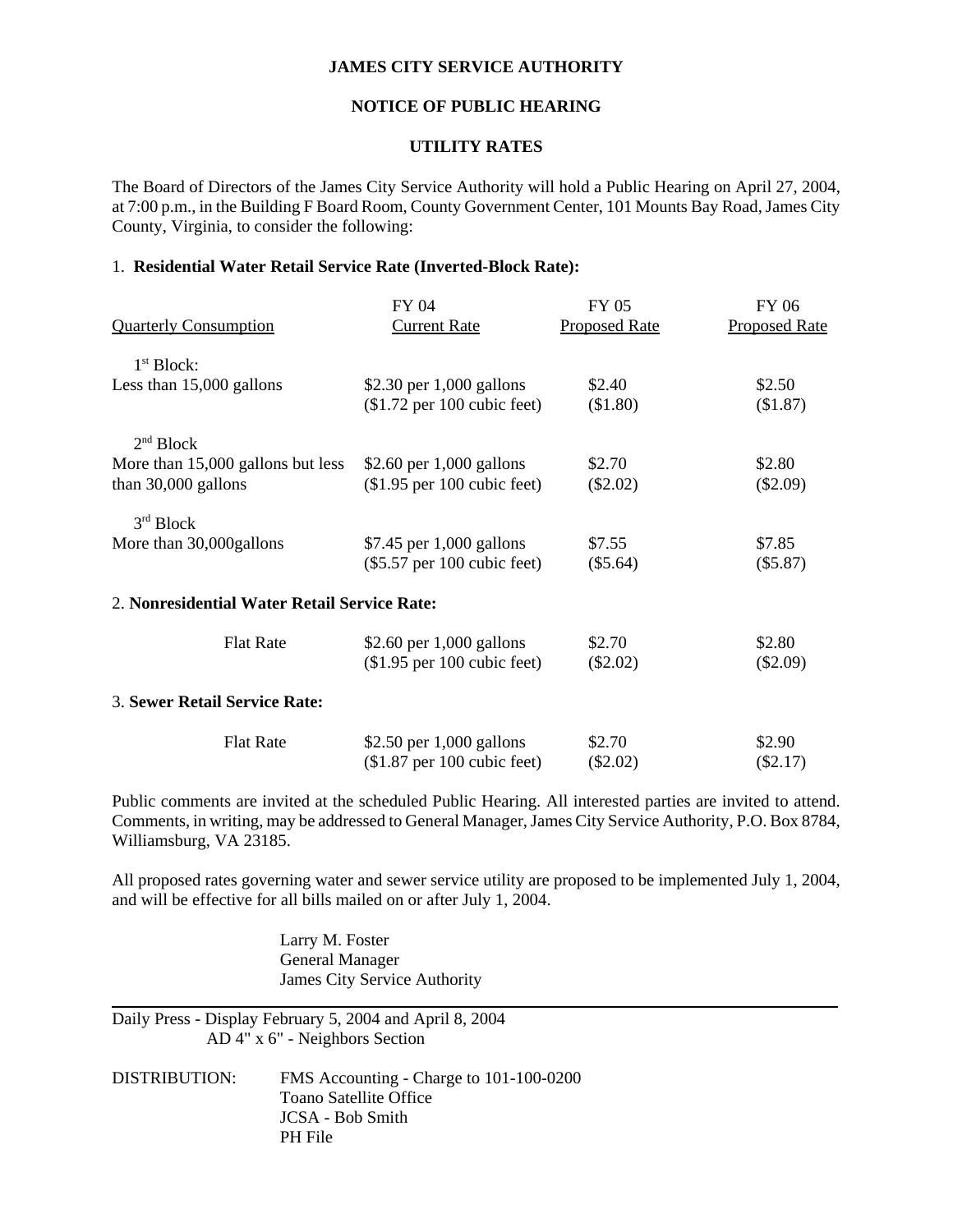# **M E M O R A N D U M**

| DATE:           | January 27, 2004                                                                                                                      |
|-----------------|---------------------------------------------------------------------------------------------------------------------------------------|
| TO:             | The Board of Directors                                                                                                                |
| FROM:           | Larry M. Foster, General Manager, James City Service Authority<br>Frank M. Morton, III, County Attorney                               |
| <b>SUBJECT:</b> | Setting a Public Hearing - Amendment to the Regulations Governing Utility Service -<br><b>Establishment of Rate Equalization Fund</b> |
|                 |                                                                                                                                       |

Staff requests the Board of Directors set a Public Hearing for April 13, 2004,to receive comment on a proposed Rate Equalization Fund for development of independent water systems constructed after the date of approval of the amendment to the Regulation Governing Utility Service establishing the provisions for the fund. At a Work Session held on December 16, 2003, information was presented as a part of a Cost of Service Study for Independent Water Systems. This Study concluded that:

- The establishment of separate rates for customers served by the independent systems would have no material impact upon the Primary Service Area customers, but would have a major impact (increase) on bills of the customers served by the independent systems.
- The administration and maintenance of independent system rates will create an additional administrative burden for the Customer Service/Billing Department.
- A simple means of eliminating the cost differences for future independent water systems is to establish a "Rate Equalization Fund" to be funded by: 1) the developer when the lots are recorded at \$4,000 per lot; or 2) lien placed on the lot when it is recorded and collected when the lot is sold; or 3) a combination of the two previous options.

As a result of the findings and conclusions presented above, two recommendations were made as follows:

- Maintain the current practice of using a common rate structure for all James City Service Authority (JCSA) customers.
- For new independent water systems, establish a "Rate Equalization Fund" by charging a one-time "upfront" \$4,000 payment for all new lots established to be paid by the developer when the lot is sold - payment will be secured by a lien.

At the Work Session the Board agreed in concept to establishing a Rate Equalization Fund. The establishment of the proposed Rate Equalization Fund will require an amendment to the JCSA's Regulations Governing Utility Service. Staff has developed the following three options for collecting the fees for the Rate Equalization Fund.

- 1. Developer shall pay \$4,000 for each lot or dwelling unit at the time of subdivision/site plan approval. This would ensure that the payments would be made upfront to the JCSA. This option has the least risk for the JCSA and reduces administrative costs of collection. However, this option is the most costly for the developer. The \$4,000 would need to be financed into the cost of development. The developer would not be able to use the proceeds from the sale of lots/units to pay the fee.
- 2. The \$4,000 fee is paid out of closing for each lot or dwelling unit on the property. This option would have the least cost for the developer and would ensure that the payment would not be due until the developer has money from the sale of lots or units. This option has the greatest risk and highest costs to the JCSA. Placing a lien on the property to secure payment imposes additional costs for both the developer and the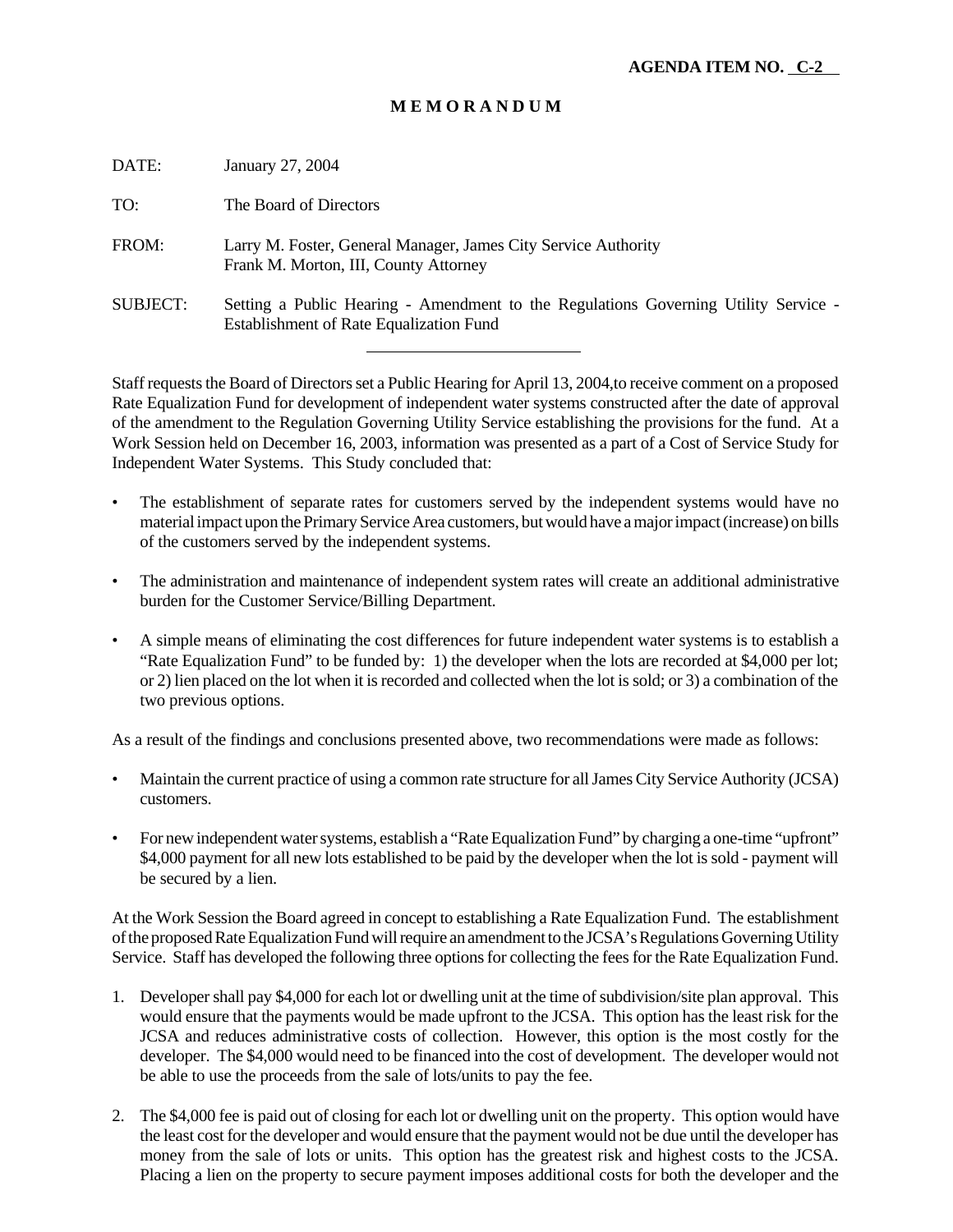Setting a Public Hearing - Amendment to the Regulations Governing Utility Service - Establishment of a Rate Equalization Fund January 27, 2004 Page 2

JCSA. In addition, unless the lien was a first priority lien on the property, the JCSA's interest is not fully secured. In the event of a foreclosure, the lender or subsequent developer may be able to avoid the JCSA lien and therefore not make any additional payments. This creates a scenario where lots/units sold by the initial developer will pay the fee, but lots/units developed after the initial developer defaults may not have to pay the fee. The JCSA would have a financial stake in ensuring that the initial developer succeeds. Staff does not believe that the JCSA should be in the position of an "investor" in the project. In the alternative, requiring a first priority lien would cause financial concerns for the developer and its lender. A lender will surely try to get the JCSA subordinate its interest. Developers and lenders could offer a bond, letter of credit, escrow account, or other surety instrument in exchange for the JCSA releasing its lien. Staff does not recommend this approach due to the risk and costs involved and the fact that the JCSA begins to incur cost when the independent water system is accepted, which occurs prior to the sale, if the first lot is the development. The JCSA would be incurring costs to operate and maintain the system without assurance of when it would receive payment. A downturn in the economy could result in an independent water system being constructed with few if any lots being sold.

3. The developer pays \$2,000 for each lot or dwelling unit at the time of subdivision/site plan approval and the remaining balance would be paid at the time of closing. The JCSA's interest would be secured by filing a notice against the property in the real estate records and by obtaining surety (letter of credit, bond, escrow, etc.) at the time of subdivision/site plan approval. This option shares some of the risks and costs between the JCSA and the developer. The JCSA receives a partial payment about the same time it accepts financial responsibility for the independent water system. The JCSA receives the remainder when each lot or unit is sold. The developer will likely finance the \$2,000 payment upfront as part of the cost of development, but would be able to defer the remaining \$2,000 until the sale of a lot or unit. The developer would incur an additional expense of providing surety at the time of subdivision/site plan approval, but this would be a nominal sum that could be financed over the course of development. There would also be a notice filed in the real estate records to protect both of the parties that the second \$2,000 payment would be paid out of closing. It is important to remember that the \$2,000 payment is made when the developer sells the lot/unit to the first purchaser. Therefore, the developer will have some control over what happens at closing. The risk to ensure that such payment is made should be placed on the developer. Staff recommends this option because it more fairly allocates costs and expenses between the JCSA and the developer. Under this option neither the developer nor the purchaser would need to pay the entire amount in one lump sum. In addition, the JCSA will receive a partial payment of the fee near the time it begins incurring costs for operating and maintaining the system. In addition, the \$2,000 payment at the time of subdivision/site plan approval with aid in offsetting the costs incurred by the JCSA should lot sales extend over a period of years.

Assuming the Board authorizes staff to proceed, notice of the April 13, 2004, Public Hearing will be advertised in the January 29, 2004 and March 11, 2004 editions of the Daily Press and the March 20, 2004 edition of the Virginia Gazette This Public Hearing is in accordance with Section 15.2-5136 of the Code of Virginia, which requires a 60-day notice for water and sewer-related rate changes. The Boards guidance on which option for collecting the Rate Equalization Fee will be helpful in preparing the advertisement of the Public Hearing.